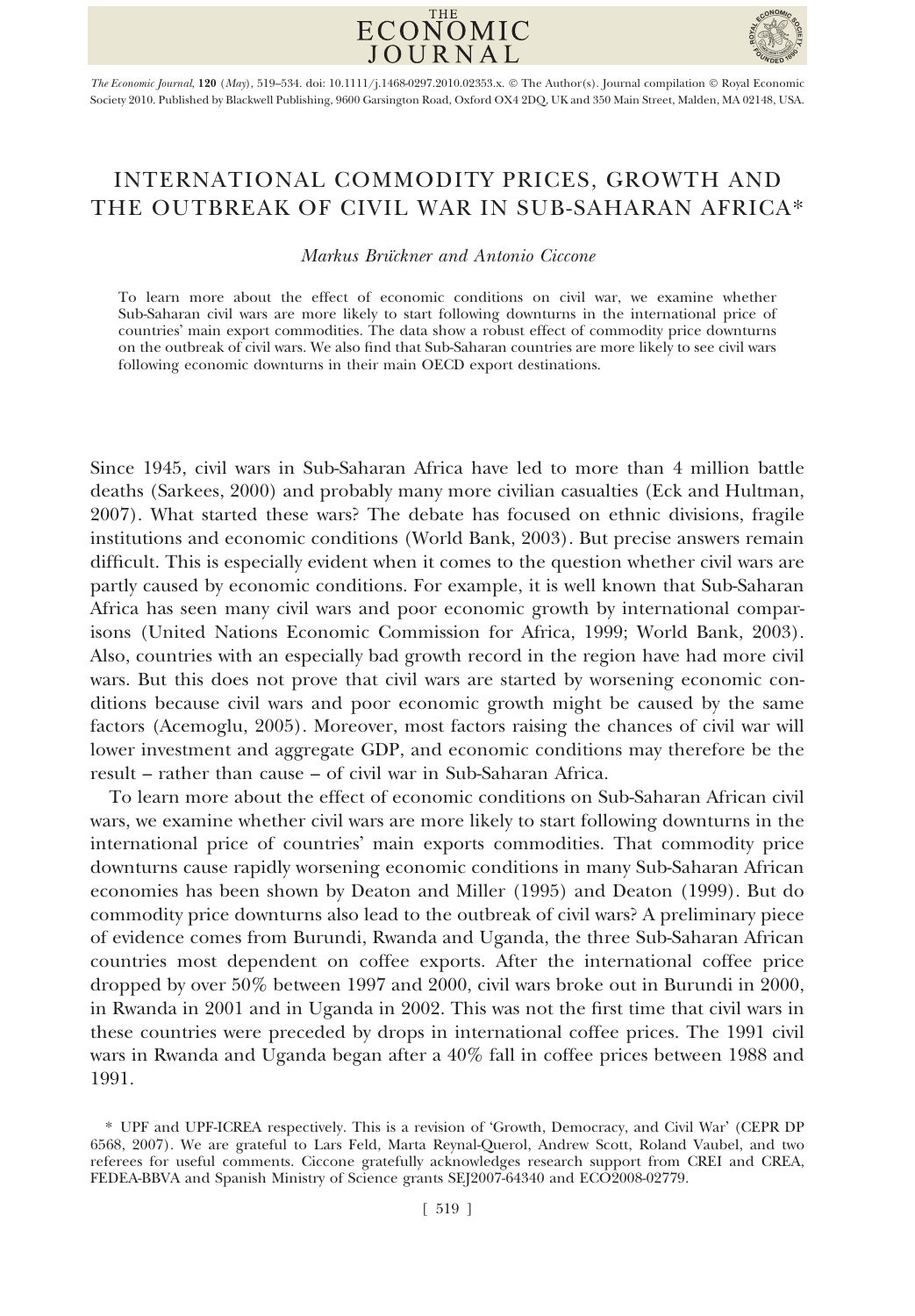The evidence from Burundi, Rwanda and Uganda alone is not conclusive as politics and geography may have made civil war especially likely (Herbst, 2000; Diamond, 2005; Kamola,  $2007$ ; Robins,  $2008$ ).<sup>1</sup> We therefore use data on the international prices of a wide range of commodities from the IMF (2009) and UNCTAD (2009) to calculate fixed-weight export-price indices for 39 Sub-Saharan countries for the 1980–2006 period (IMF) and the 1960–2006 period (UNCTAD). This allows us to ask whether Sub-Saharan African countries experiencing downturns in the international prices of their commodity exports were subsequently more likely to see civil wars. We find that downturns in international commodity prices did make civil war onset more likely and that this result is robust to accounting for cross-country differences in the probability of civil war; for country-specific time trends; and for common shocks to the likelihood of civil war across Sub-Saharan Africa. For example, between 1981 and 2006, a 20% drop in countries' export price indices raised the probability of civil war outbreak by around 2.8 percentage points.

Our baseline analysis presumes that international commodity prices do not reflect changes in the probability of future civil wars in Sub-Saharan African exporting countries. This condition would be violated if civil war risk had a significant effect on international commodity prices because of expected civil-war-related supply restrictions. But in this case civil wars in exporting countries should be more likely following rising commodity prices, while we find that civil wars are more likely following falling commodity prices. Also, it is straightforward to restrict the empirical analysis to commodities where Sub-Saharan African countries produce a small share of world supply (less than 3%). We find that our results continue to hold in this case.

Deaton and Miller (1995) and Deaton (1999) have shown that downturns in international commodity prices lead to lower economic growth in Sub-Saharan African exporting countries. Moreover, we find that per capita GDP growth of Sub-Saharan African countries also turns out to be strongly affected by GDP growth of their main OECD export destinations, even after accounting for international growth shocks; see Acemoglu et al. (2008) for similar evidence in a wider sample. We can therefore estimate the effect of lower economic growth on the likelihood of civil war outbreak under the identifying restriction that international commodity prices and OECD growth affect civil war onset through aggregate GDP growth only (once we control for countryspecific fixed effects, time trends and common shocks). Formal tests of this identifying restriction yield that it cannot be rejected.

Our work contributes to the literature on the link between economic conditions and civil war (Collier and Hoeffler, 1998, 2004; Sambanis, 2002; Fearon and Laitin, 2003; Miguel et al., 2004; Hegre and Sambanis, 2006). Within this literature, we are closest to Miguel et al. (2004). They examine the link between economic growth and civil war in Sub-Saharan Africa, exploiting the fact that economic growth in the region depends strongly on rainfall growth. An important difference between their approach and ours is that rainfall shocks are transitory, while international

 $<sup>1</sup>$  Also, all three countries depend on the same export commodity (coffee). Other examples of civil wars</sup> that broke out after declines in the price of countries' main commodity export are Angola, where the civil war in 1998 followed a 25% drop in the price of oil and Sudan, where the civil war in 1983 followed a 15% drop in the price of cotton.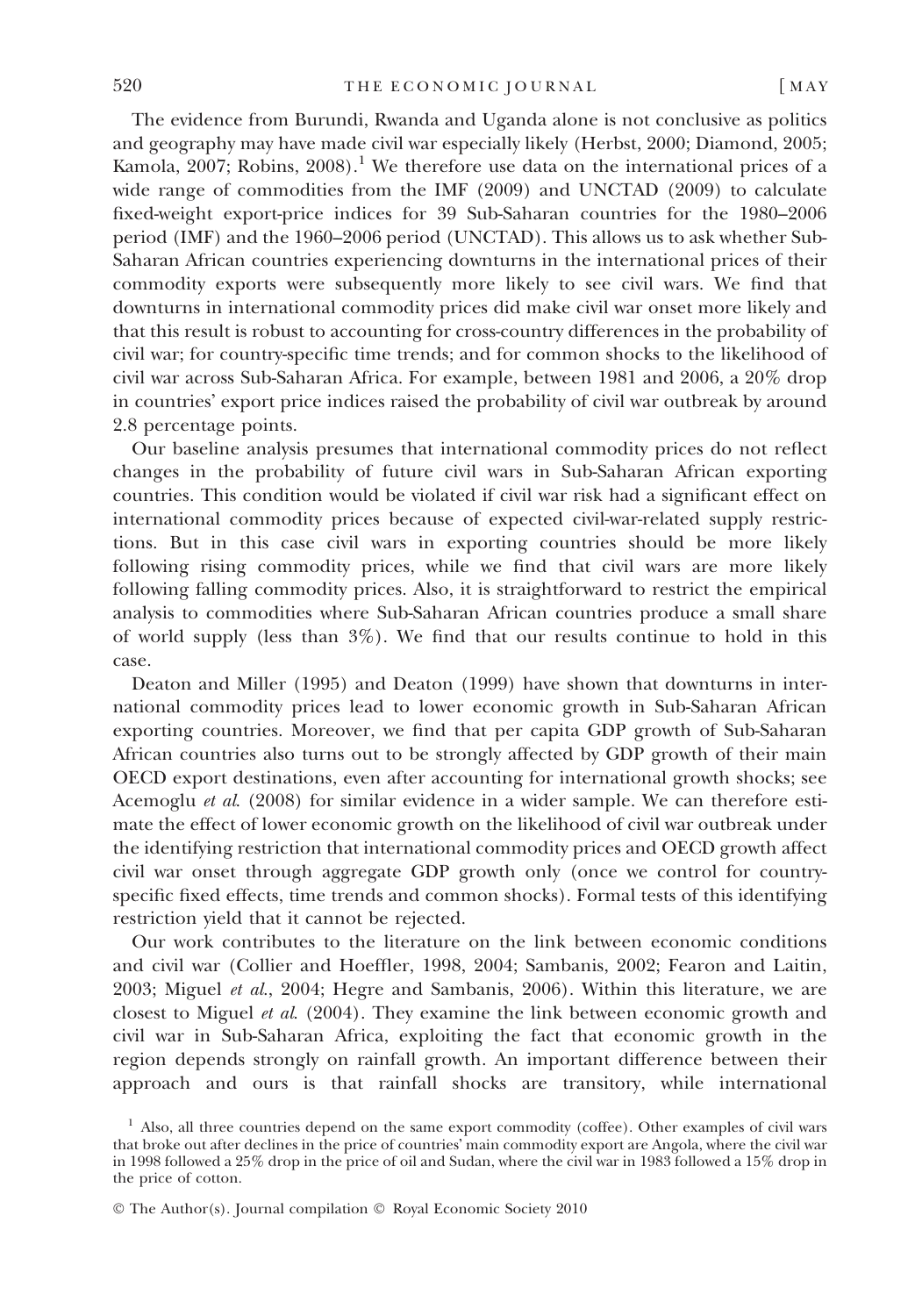commodity prices revert to their mean only very slowly, if at all (Cashin et al., 2000).<sup>2</sup> Hence, economic downturns following falling commodity prices tend to be long lasting. An important difference between our empirical results and those of Miguel et al. is that rainfall growth no longer explains civil war onset when we account for time-varying factors that affect the probability of civil war throughout Sub-Saharan Africa; the effect of commodity price downturns on civil war onset, on the other hand, is robust to common economic, social or political factors driving civil war onset in Sub-Saharan Africa.

Our article is also related to the literature on the natural resource curse. One strand of this literature investigates whether abundant natural resources make civil war onset more likely; see for example, Collier and Hoeffler (2004), Fearon (2005), Humphrey (2005), Ross (2006), De Soysa and Neumayer (2007) and Brunnschweiler and Bulte (2008). According to the latest evidence, there does not appear to be a robust link between natural resource wealth and civil war.<sup>3</sup> Our analysis differs in that we focus on the within-country link between the value of primary production (due to fluctuations in international prices) and the outbreak of civil war.

There is an emerging literature on the link between civil conflict and commodity prices. Angrist and Kugler (2008) and Dube and Vargas (2008) present studies for Columbia. Angrist and Kugler find that Columbian municipalities that saw an increase in coca prices also experienced a surge in violence. Dube and Vargas find the same result for Columbian municipalities with oil, coal or gold production following a rise in the international prices of these commodities. But when they consider agricultural commodities like coffee, sugar, bananas and tobacco, they tend to find that higher international prices reduce violence.<sup>4</sup>

Besley and Persson (2008) examine the effect of commodity export prices on civil war incidence and onset across a wide range of countries. Three main differences with our work are that Besley and Persson are interested in the effect of export prices conditional on income, that they focus on civil war incidence and that their empirical analysis takes income as exogenous.<sup>5</sup> Assuming such exogeneity is difficult for the Sub-Saharan African countries we focus on, as income growth is likely to respond to the risk of civil war. Estimating the effect of international commodity prices conditional on income growth therefore requires an instrument for growth. We take a step in this direction by exploiting the fact that income growth across Sub-Saharan African countries is strongly related to GDP growth across OECD countries they export to. We find that international export prices do not affect civil war onset conditional on income

 $2$  This is also the case for the commodity prices in our sample. Using the augmented Dickey-Fuller test, we cannot reject a unit root for any of the international price series in our sample.

 $\frac{3}{3}$  There is some evidence of a positive link between the abundance of certain exhaustible resources and civil war however.

 $4$  When we split commodities into exhaustible resources and agricultural commodities we find that higher international prices reduce the chances of civil war for both groups of commodities. The effect of agricultural commodities is statistically significant. Regarding the effect of natural resources, we can neither reject the hypothesis that the effect is identical to that of agricultural commodities nor the hypothesis that the effect is

<sup>&</sup>lt;sup>5</sup> See also Frank (2006) who considers the link between commodity prices and civil war in a wide crosssection of countries between 1959 and 1997. He does not control for country fixed effects and common trends in civil war risk however.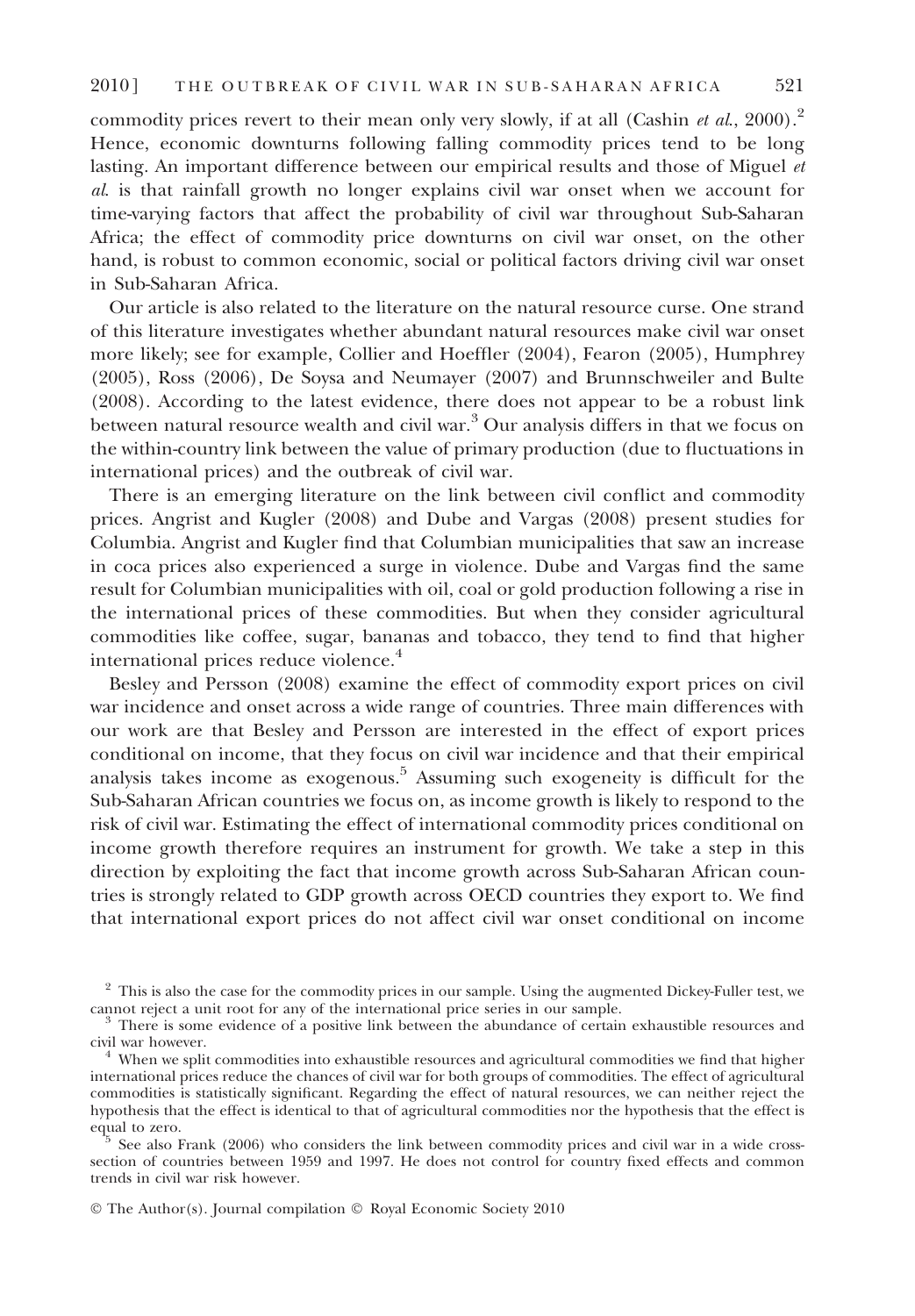growth, which is consistent with Besley and Persson's result that export prices do not affect civil war onset once income is accounted for.

## 1. Data and Measurement

## 1.1. Civil Conflict

Data on civil conflict is obtained from the UCDP⁄PRIO Armed Conflicts 2007 Dataset of the International Peace Research Institute's (PRIO) Centre for the Study of Civil War and the Uppsala Conflict Data Programme (UCDP).<sup>6</sup> The UCDP/PRIO Armed Conflict Database defines civil conflict as a 'contested incompatibility which concerns government and/or territory where the use of armed force between two parties, of which at least one is the government of a state, results in at least  $25$  battle deaths'.  $^7$  The database records both incidence and onset of minor conflicts (25 to 999 battle-related deaths per year) as well as civil wars (at least 1000 battle-related deaths per year). While UCDP/PRIO does not provide information on the exact number of battle deaths, it indicates whether the conflict reached a cumulative death toll of more than 1000 battle deaths. In our sample none of the minor conflicts reached this cumulative death toll, which indicates that these are low-intensity conflicts rather than large-scale intra-state wars. To capture civil war outbreak, we define a year  $t$  civil war onset indicator for country c that is unity if there is a civil war in t but not in  $t-1$ , and zero if there is no civil war in t and  $t-1$ ; if there is a civil war in  $t-1$ , the year t civil war onset indicator is not defined.

#### 1.2. International Commodity Price Growth

We construct an international commodity price index for each of the 39 Sub-Saharan African countries in our sample following Deaton (1999). The starting point is monthly international commodity price data for 19 commodities for the 1980–2006 period from the International Monetary Fund (2009). Averaging across all observations in a calendar year yields an annual price series for each commodity i,  $P_{i,t}$  (the 1990 value is set equal to unity for all commodities). $^8$  We then obtain each country's export share of these commodities from Deaton for 1990 and, for countries and commodities not covered by Deaton, from the UN Commodity Trade Statistics Database for the year closest to 1990 (commodities and years are listed in the Appendix Table). This allows us to calculate the commodity price index for country  $c$  in year  $t$  as ComPrice<sub>ct</sub> =  $\Sigma_{i=1}^{19} \omega_{ci} P_{it}$ , where  $\omega_{ci}$  is the time-invariant export share of commodity *i* in country  $c^9$ . The annual growth rates of the commodity price index are our main explanatory variables. The IMF commodity price data starts in 1980. To present results

<sup>&</sup>lt;sup>6</sup> The dataset is available at *http://new.prio.no/CSCW-Datasets/Data-on-Armed-Conflict.*<br><sup>7</sup> See *www.prio.no/cwp/ArmedConflict* or *www.pcr.uu.se* for more on the definition and coding of civil conflicts.

 $\delta$  The commodities are: aluminium, bananas, cocoa, coffee, copper, cotton, fish, gold, groundnuts, iron, livestock, nickel, oil, phosphates, sugar, tea, tobacco, wood, uranium. The data come from http://www.imf.org/<br>external/np/res/commod/externaldata.csv.

 $\frac{9}{9}$  The commodities and weights used for each country are listed in the Appendix Table.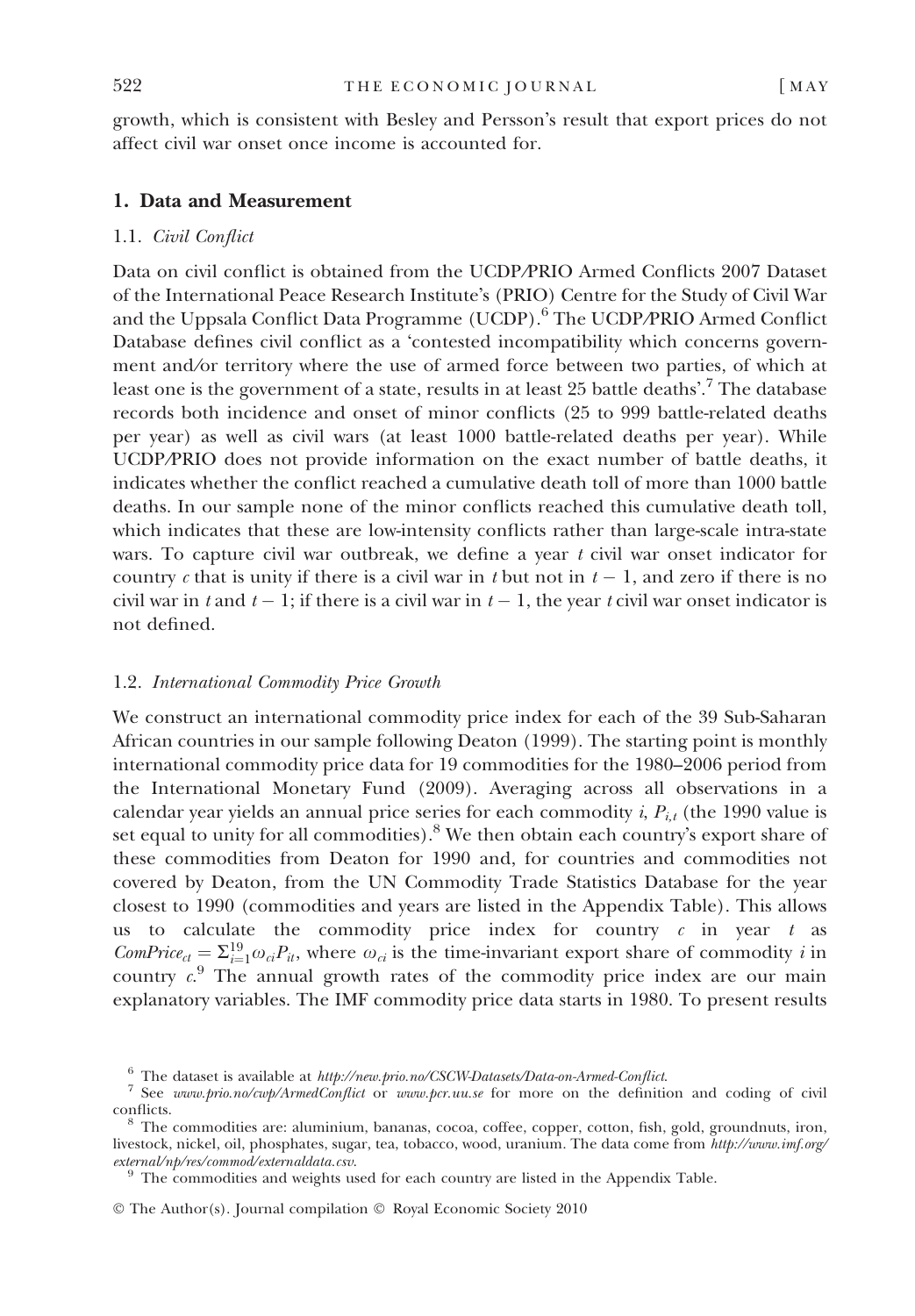for a longer time period we also use United Nations Conference on Trade and Development (2009) data.

## 1.3. Export-weighted OECD Growth

We construct an export-weighted GDP growth rate of OECD trading partners for each of the Sub-Saharan African countries in our sample. For Sub-Saharan countries  $c$  and year t, the export-weighted GDP growth rate of OECD trading partners  $j$  is ExportsOECD $_{ct}=\Sigma_{j=1}^{30}\theta_{cj}$ GDPGrowth $_{jt},$  where  $\theta_{c,j}$  is the (time-invariant) exports of country c to country j as a share of country cs GDP in 1990 and GDPGrowth<sub>j,t</sub> the GDP growth rate of OECD countries j in constant US\$.<sup>10</sup> The GDP data come from the World Development Indicators (2009) and the export data from the OECD Statistics (2009).<sup>11</sup> This variable is closely related to Acemoglu *et al.*'s (2008) trade-weighted world income instrument.

## 1.4. Rainfall Growth

Our data on rainfall growth cover the 1979–2006 period and come from the NASA Global Precipitation Climatology Project (GPCP), Version 2 (Adler et al., 2003).<sup>12</sup> The rainfall data are those of Miguel et al.  $(2004)$  but cover a longer time period. The GPCP rainfall data are based on data from satellites and rain gauges. Alternative rainfall data sets are based on rain gauges only, which has the disadvantage that gauge coverage in many Sub-Saharan African countries is very sparse and that the number of reporting stations may be affected by socio-economic conditions.

## 1.5. Income Growth

Data for real GDP per capita growth are taken from the Penn World Tables 6.2 for the 1961–2004 period (the data stops in 2004) and from the World Development Indicators (2009) for the 2004–2006 period.<sup>13</sup> Table 1 provides some descriptive statistics of our data.

## 2. Estimation Framework

Our main estimating equation links the indicator for civil war onset to commodity price growth and other controls,

$$
ConflictOnset_{ct} = \alpha_c + \beta_c t + \delta_t + \gamma ComPriceGrowth_{ct} + \varepsilon_{ct},
$$
\n(1)

where  $ComPriceGrowth_{ct}$  is the growth rate of international commodity prices over the three years leading up to  $t$  (we also estimate separate effects for annual growth rates).

<sup>&</sup>lt;sup>10</sup> We use GDP in constant US\$ to capture international purchasing power.<br><sup>11</sup> Available at http://stats.oecd.org/WBOS/index.aspx.<br><sup>12</sup> The data come from *http://precip.gsfc.nasa.gov.*<br><sup>13</sup> The WDI data start in 1980 bu allows us to work with all countries in our sample and go up to 2006. We would still get significant first-stage and second-stage estimates however if we used the PWT or WDI data only.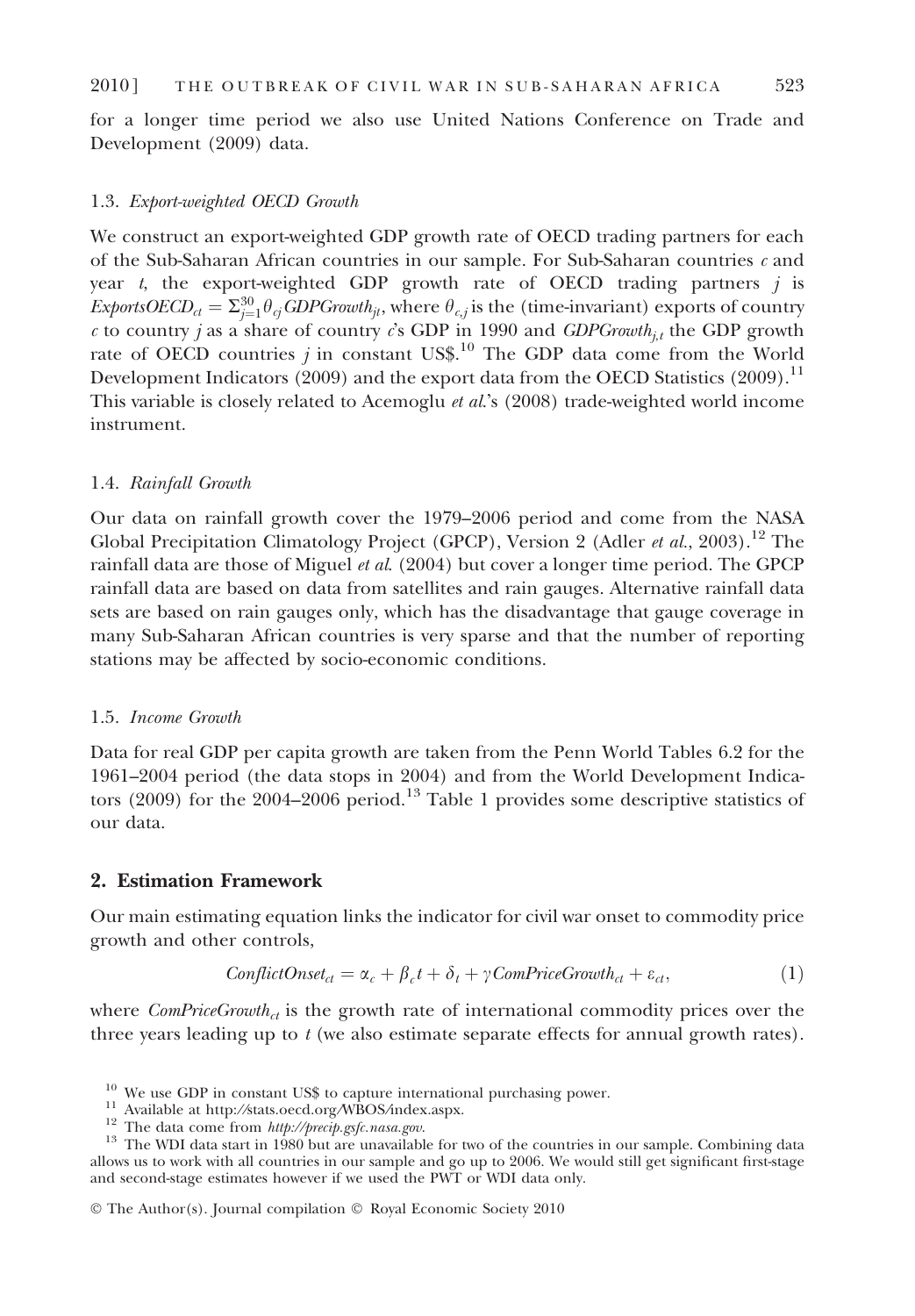|                                                               | Mean  | Std. Dev. | Obs.  |
|---------------------------------------------------------------|-------|-----------|-------|
| Civil War Onset 1981–2006 (PRIO/UPSALLA 2007)                 | 0.028 | 0.166     | 814   |
| Civil Conflict Onset 1981-2006 (PRIO/UPSALLA 2007)            | 0.055 | 0.228     | 688   |
| Civil War Onset 1961-2006 (PRIO/UPSALLA 2007)                 | 0.021 | 0.144     | 1.332 |
| Civil Conflict Onset 1961-2006 (PRIO/UPSALLA 2007)            | 0.052 | 0.223     | 1.150 |
| International Commodity Price Growth, Index (IMF)             | 0.059 | 0.356     | 914   |
| International Commodity Price Growth, Index (UNCTAD)          | 0.186 | 0.509     | 1.444 |
| Rainfall Growth, Adler et al. (2003)                          | 0.022 | 0.218     | 914   |
| OECD GDP Growth 1981–2006, WDI (2009) and OECD (2008)         | 2.335 | 6.608     | 914   |
| OECD GDP Growth 1961–2006, WDI (2009) and OECD (2008)         | 2.517 | 6.693     | 1.444 |
| Real Per capita GDP Growth 1981–2006 (PWT 6.2 and WDI (2009)) | 0.028 | 0.089     | 914   |
| Real Per capita GDP Growth 1961–2006 (PWT 6.2 and WDI (2009)) | 0.006 | 0.088     | 1.444 |

| Table 1                       |  |
|-------------------------------|--|
| <i>Descriptive Statistics</i> |  |

Our estimates account for country fixed effects ( $\alpha_c$ ), country-specific trends ( $\beta_c t$ ), and shocks that are common to Sub-Saharan African countries  $(\delta_t)$ .  $\varepsilon_{ct}$  is a disturbance term that can be serially correlated.

In addition to (1), we also estimate an equation with GDP growth instead of commodity price growth on the right-hand side. Our main method of estimation is twostage least squares with commodity price growth as an instrument for GDP growth. Notice that linear two-stage least squares is the preferred method of estimation despite the dichotomous explanatory variable, as alternative approaches require strong specification assumptions (Angrist and Krueger, 2001; Wooldridge, 2002).

## 3. Empirical Results

#### 3.1. International Commodity Prices and Civil War Onset

Table 2 contains our results on the effect of international commodity prices on civil war onset. In column  $(1)$  we link civil war onset in year t to the growth of international commodity prices over the 3 previous years, controlling for country fixed effects, country-specific time trends and year fixed effects (we stop at 3 lags as additional lags are never significant). The estimates show that the risk of civil war outbreak is higher when the price of export commodities drops. The statistically significant effects at  $t$  and  $t-2$  imply that a 20% drop in countries' commodity price indices is associated with an increase in the probability of a civil war onset of about 1.1 percentage points on impact (this number is the estimate in Table 2 column (1) multiplied by 0.20) and an additional 1.7 percentage points with a lag. Summing the effect on impact and the lagged effect yields a total increase in the probability of civil war of 2.8 percentage points. To put this into perspective, the 'background' probability of a civil war outbreak in Sub-Saharan Africa over the 1981–2006 period is 2.8%. Hence, a 20% drop in countries' commodity price index raises the probability of civil war by 100% of the background probability. As 10% of our observations show a drop of the commodity price index larger than 20%, the data indicate a 10% chance of a drop in export prices that increases the probability of a civil war onset by 100% of the background probability.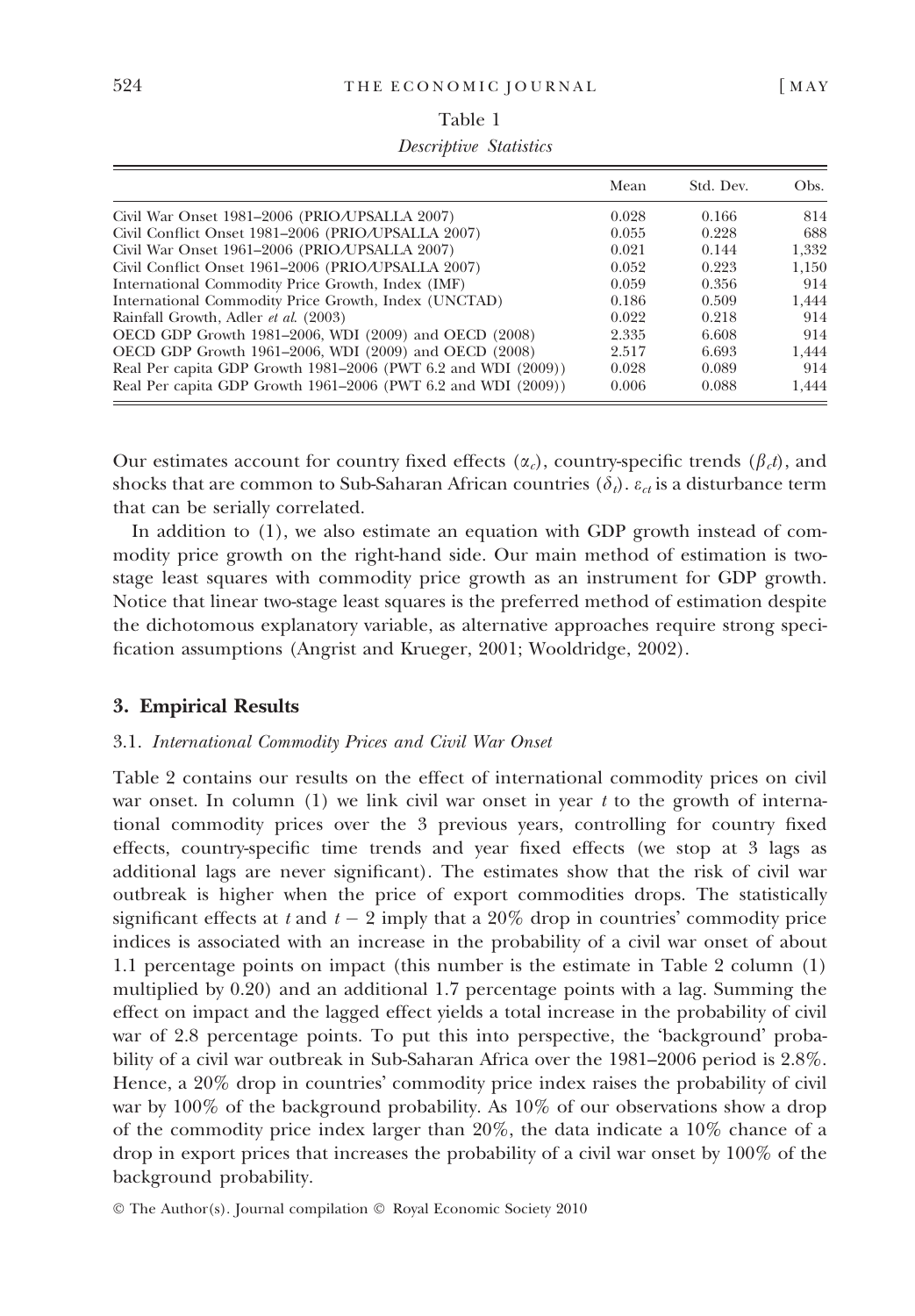|                                                            |                                                 |                       |                                                 | Civil War Onset                                 |                         |                         |
|------------------------------------------------------------|-------------------------------------------------|-----------------------|-------------------------------------------------|-------------------------------------------------|-------------------------|-------------------------|
|                                                            | (1)<br>LS                                       | (2)<br>LS             | (3)<br>LS                                       | (4)<br>LS                                       | (5)<br>LS               | (6)<br>LS               |
| Commodity Price Growth, t<br>Commodity Price Growth, $t-1$ | $-0.055*$<br>$(-1.91)$<br>$-0.028$<br>$(-0.79)$ |                       | $-0.054*$<br>$(-1.86)$<br>$-0.029$<br>$(-0.81)$ | $-0.051*$<br>$(-1.80)$<br>$-0.027$<br>$(-0.75)$ |                         |                         |
| Commodity Price Growth, $t - 2$                            | $-0.087**$<br>$(-2.23)$                         |                       | $-0.087**$<br>$(-2.21)$                         | $-0.085**$<br>$(-2.13)$                         |                         |                         |
| 3-Year Commodity Price Growth                              |                                                 |                       |                                                 |                                                 | $-0.059**$<br>$(-2.24)$ | $-0.058**$<br>$(-2.19)$ |
| Rainfall Growth, t                                         |                                                 | $-0.007$<br>$(-0.31)$ | $-0.006$<br>$(-0.28)$                           |                                                 |                         |                         |
| Rainfall Growth, $t-1$                                     |                                                 | $-0.005$<br>$(-0.21)$ | $-0.005$<br>$(-0.20)$                           |                                                 |                         |                         |
| Rainfall Growth, $t - 2$                                   |                                                 | $-0.018$<br>$(-0.56)$ | $-0.015$<br>$(-0.47)$                           |                                                 |                         |                         |
| Log Rainfall, $t$                                          |                                                 |                       |                                                 | $-0.031$<br>$(-0.93)$                           |                         |                         |
| Log Rainfall, $t-1$                                        |                                                 |                       |                                                 | $-0.047$                                        |                         |                         |
| Log Rainfall, $t-2$                                        |                                                 |                       |                                                 | $(-1.60)$<br>$-0.007$<br>$(-0.15)$              |                         |                         |
| 3-Year Rainfall                                            |                                                 |                       |                                                 |                                                 |                         | $-0.091$<br>$(-1.52)$   |
| Country FE<br><b>Time Trends</b><br>Year FE                | Yes<br>Yes<br>Yes                               | Yes<br>Yes<br>Yes     | Yes<br>Yes<br>Yes                               | Yes<br>Yes<br>Yes                               | Yes<br>Yes<br>Yes       | Yes<br>Yes<br>Yes       |
| Adj. R-squared<br><b>MSE</b><br>Observations               | 0.270<br>0.142<br>814                           | 0.262<br>0.142<br>814 | 0.271<br>0.142<br>814                           | 0.273<br>0.141<br>814                           | 0.271<br>0.142<br>814   | 0.272<br>0.141<br>814   |

Table 2 Commodity Price Shocks and Civil War Onset 1981–2006

Note. Method of estimation is least squares; t-values reported in parentheses are based on Huber robust standard errors that are clustered at the country level. The dependent variable is civil war onset. 3-Year Commodity Price Growth is the commodity price growth rate between  $t$  and  $t-3$  using international commodity price data from the IMF. 3-Year Rainfall is the log of the average amount of rainfall over the past 3 years. \* Significantly different from zero at the 90% level, \*\* 95% level, \*\*\* 99% level.

In column (2), we look at the link between rainfall growth and civil war onset. We do not find any significant effects, which contrasts with Miguel et al. (2004). The difference arises because Miguel et al. do not control for common Sub-Saharan African risk factors.<sup>14</sup> In column (3) we show that the significant effect of international commodity price growth remains statistically significant when controlling for rainfall growth which continues to be insignificant. Column (4) shows that this is also the case when using the level of rainfall rather than the growth rate.<sup>15</sup>

<sup>&</sup>lt;sup>14</sup> We find that year effects are always jointly significant at the  $1\%$  level at least. <sup>15</sup> Ciccone (2008) argues that interannual rainfall growth is not the right variable to examine whether negative rainfall shocks make civil war outbreak more likely. This is because rainfall shocks are transitory, which implies that rainfall growth may be low either because of a negative rainfall shock or because of mean reversion following a positive shock.

<sup>©</sup> The Author(s). Journal compilation © Royal Economic Society 2010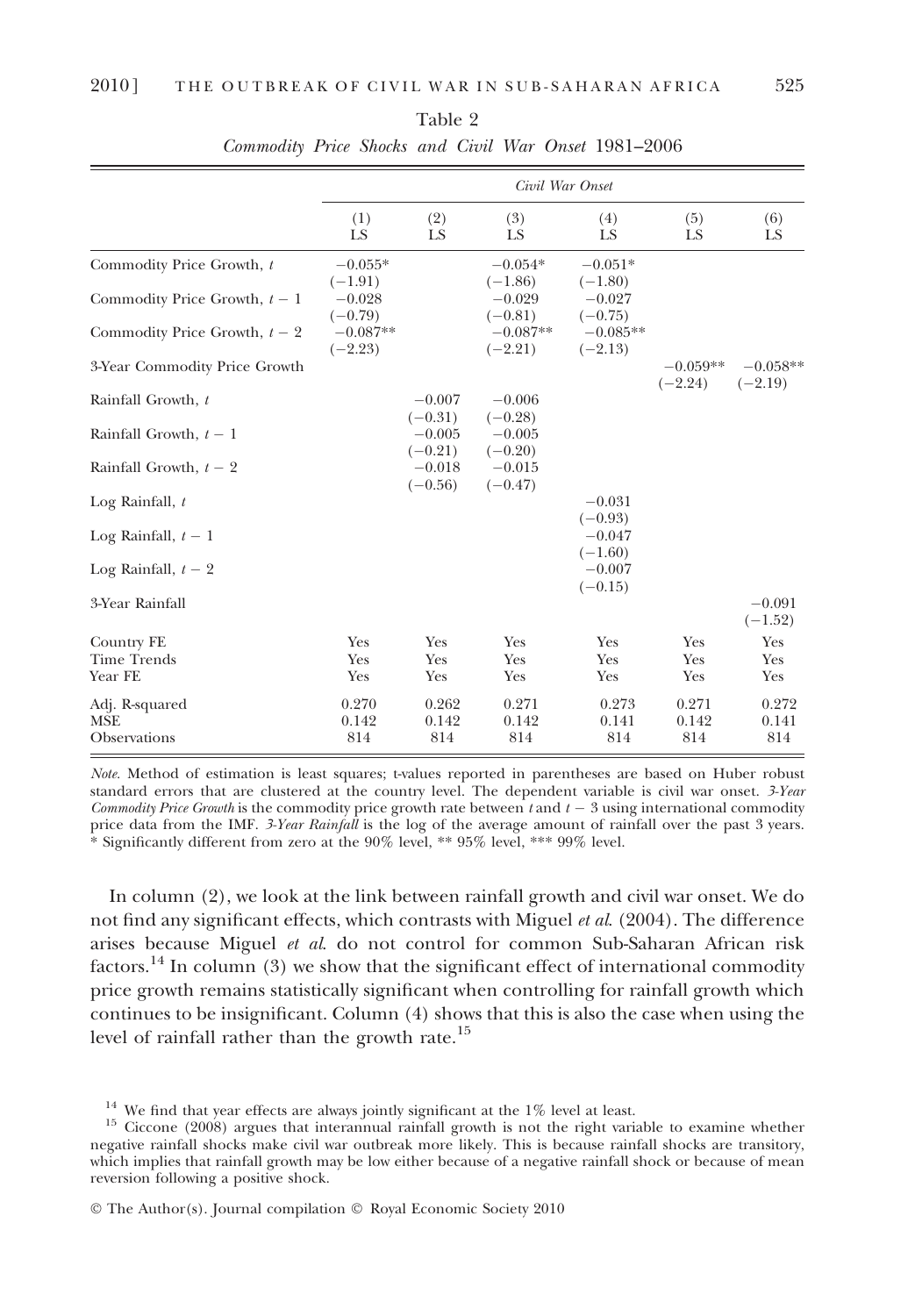|                     |                 | Civil War Onset     |                    |                |               |                         |                  |  |  |
|---------------------|-----------------|---------------------|--------------------|----------------|---------------|-------------------------|------------------|--|--|
|                     | (1)             | (2)                 | (3)                |                | (5)           | (6)                     | (7)              |  |  |
|                     | LS<br>(Marginal | Probit<br>(Marginal | Logit<br>(Marginal | (4)            | Rare<br>Event | Fixed<br><b>Effects</b> | Fixed<br>Effects |  |  |
|                     | Effect)         | Effect)             | Effect)            | Logit          | Logit         | Logit                   | Logit            |  |  |
| 3-Year Commodity    | $-0.027*$       | $-0.034*$           | $-0.034*$          | $-1.351*$      | $-1.248*$     | $-1.355*$               | $-6.992**$       |  |  |
| Price Growth        | $(-1.82)$       | $(-1.75)$           | $(-1.90)$          | $(-1.73)$      | $(-1.65)$     | $(-1.84)$               | $(-2.39)$        |  |  |
| Country FE          | No              | No                  | No                 | N <sub>o</sub> | No            | Yes                     | Yes              |  |  |
| Time Trends         | No              | No                  | No                 | No.            | No            | No.                     | Yes              |  |  |
| Year FE             | No              | No                  | N <sub>o</sub>     | No.            | No            | N <sub>o</sub>          | Yes              |  |  |
| <b>Observations</b> | 814             | 814                 | 814                | 814            | 814           | 814                     | 814              |  |  |

| Table 3 |                                      |  |  |  |  |  |  |
|---------|--------------------------------------|--|--|--|--|--|--|
|         | Limited Dependent Variable Estimates |  |  |  |  |  |  |

*Note.* The method of estimation in column (1) is least squares; in columns  $(2)-(7)$  maximum likelihood. Column (2) reports marginal effects estimates from a probit model; column (3) reports marginal effects estimates from a logit model; column (4) reports non-marginal effects estimates from a logit model; column (5) reports non-marginal effects estimates using the rare-events logit estimator (King and Zeng, 2001); columns (6) and (7) report non-marginal effects estimates from a conditional logit fixed effects regression. The dependent variable is civil war onset. 3-Year Commodity Price Growth is the commodity price growth rate between  $t$  and  $t-3$ , using international commodity price data from the IMF.  $^*$  Significantly different from zero at the 90% level, \*\* 95% level, \*\*\* 99% level.

In column  $(5)$  we relate civil war onset in year t to the growth of countries' commodity price indices over the 3 previous years. This specification yields that a 25% drop in the international commodity price index over a 3-year period raises the probability of civil war onset by about 1.5 percentage points – 50% of the background probability of civil war in Sub-Saharan Africa (10% of the observations have  $3$ -year drops in excess of  $25\%$ ).<sup>16</sup> Column (6) controls for average rainfall levels over the 3 previous years and finds that 3-year commodity price growth continues to have a significant negative effect on civil war onset while 3-year rainfall is insignificant.<sup>17</sup>

Table 3 looks at the effect of 3-year commodity price growth on civil war outbreak using a variety of limited dependent variable estimators. Not all of them allow for fixed effects, which is why some of the models estimated in the Table do not include controls. For comparison with the limited dependent variable estimates without controls, we report least-squares estimates without controls in column (1). Column (2) reports the marginal effect in the corresponding probit model; probit is inconsistent with fixed effects, see Wooldridge (2002). It can be seen that the probit result is similar to the least-squares result in column (1). In column (3) we use a logit model without controls and find a marginal effect that is identical to the probit model in column (2). Column (4) reports the non-marginal effect of the

<sup>&</sup>lt;sup>16</sup> We have tested whether the impact of negative price shocks is different from the impact of positive price shocks by including in the regression an interaction term between the 3-year commodity price growth rate and an indicator function that is 1 if and only if 3-year commodity price growth is strictly negative. We find that this interaction term is insignificant while the linear effect on the commodity price growth rate remains significant. Hence, we do not find evidence that the impact of negative price shocks is significantly different

<sup>&</sup>lt;sup>7</sup> We would obtain the same result if we controlled for 3-year rainfall growth.

<sup>©</sup> The Author(s). Journal compilation © Royal Economic Society 2010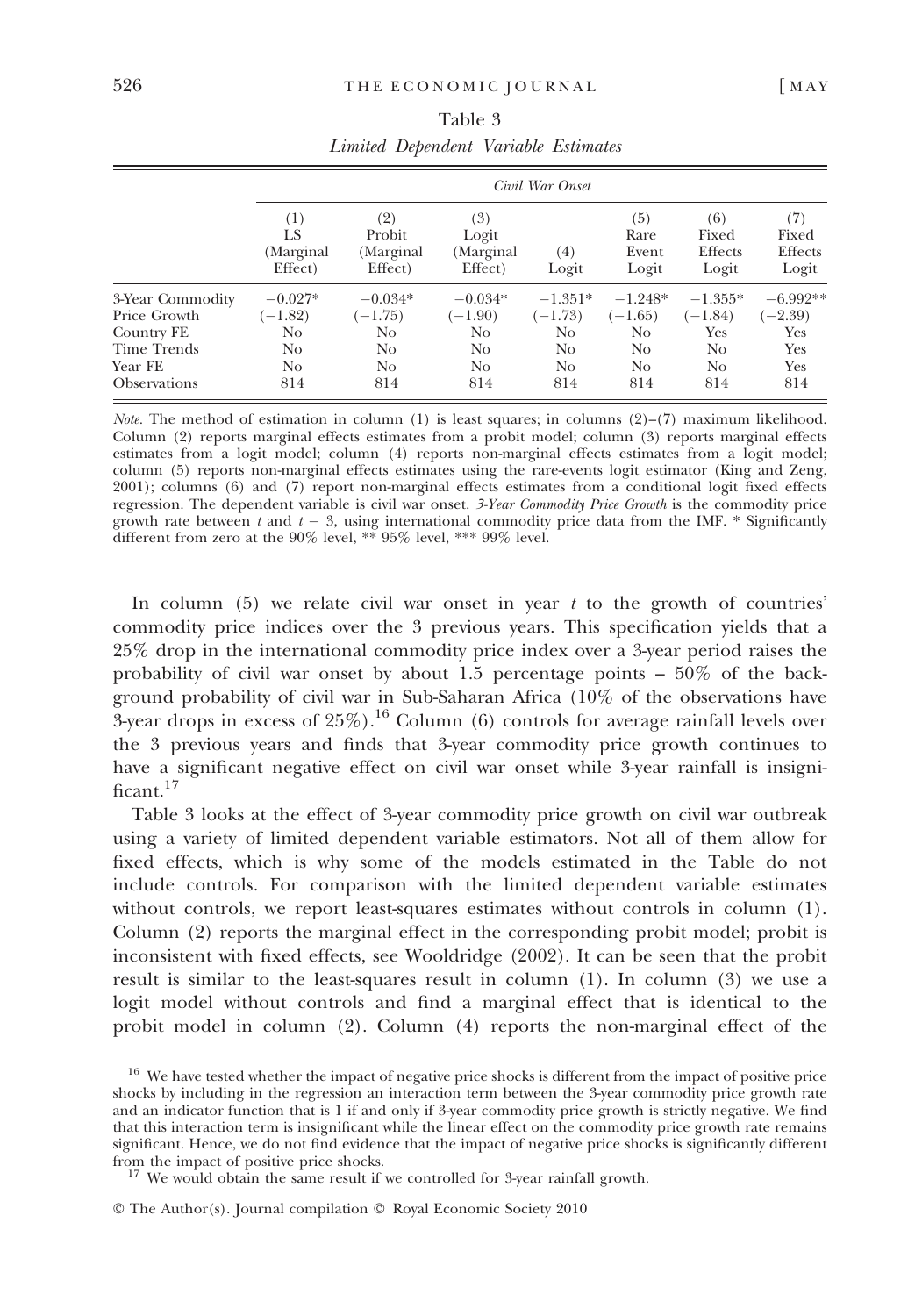logit model for comparison with the rare-events logit estimator of King and Zeng (2001) in column (5). King and Zeng argue that their estimator is preferable when the outcome of interest is a rare event as logit can be biased upwards in this case (the average probability of a civil war onset during 1980–2006 is 2.8%). Our results show that this does not appear to be a concern in our application.<sup>18</sup>

Our most important limited dependent variable results are the conditional fixed effects logit estimates in columns (6) and (7). These estimates have the advantage of being consistent in the presence of fixed effects, see Wooldridge (2002). This approach yields statistically significant effects of 3-year commodity price growth on civil war outbreak whether we control for country fixed effects only (column (6)) or country fixed effects as well as country-specific time trends and year fixed effects (column  $(7)$ ).<sup>19</sup> It is also important to note that the logit effect is strongest quantitatively and statistically in column (7) where we account for all controls (see columns (4) and (6) for comparison). Hence, to isolate the effect of commodity prices on civil war, it is important to control for country-specific time trends as well as common shocks.

## 3.2. Economic Growth and Civil War Onset

Table 4 examines the link between Sub-Saharan economic growth and the outbreak of civil war. The Table shows least-squares results and two-stage least-squares estimates using commodity price index growth as an instrument for economic growth. Column (1) estimates the first-stage relation between 3-year commodity price growth and GDP per capita growth in Sub-Saharan Africa, controlling for country fixed effects (which capture country-specific differences in steady state growth rates), country-specific time trends (capturing convergence effects) and year fixed effects (which capture the world business cycle and other shocks that are common to Sub-Saharan African countries). The main finding is that falling international commodity prices reduce economic growth rates, which is in line with Deaton and Miller (1995) and Deaton (1999). The point estimate implies that a 25% drop in countries' commodity price indices over a 3-year period reduces real per capita GDP growth by 0.7 percentage points. This effect is highly statistically significant (the t-statistic is 3.97).

Column (2) contains the least-squares effect of GDP per capita growth on civil war onset. The point estimate is negative and significant at the 95% confidence level. This cannot be taken as evidence of a causal effect of per capita GDP growth on civil war risk however, for several reasons. For example, the least-squares effect may overstate the causal effect because a greater likelihood of civil war may reduce investment and future economic growth. But it is also possible that the causal effect is understated because of classical measurement error bias (measurement error is known to be particularly severe in Sub-Saharan African national account statistics; see Heston (1994) and Deaton, (2005).

<sup>&</sup>lt;sup>18</sup> We have also done a Monte-Carlo study simulating time-series data that matches the average rate of civil war outbreak and our sample size to ensure that the rare-events nature of civil war onsets does not bias inference. We find that we correctly rejected the null hypothesis of no significant effect at the right rate for the  $1\%$  level, the  $5\%$  level, as well as the  $10\%$  level.

 $19$  Note that coefficients do not represent marginal effects since this would require knowledge of the distribution of the fixed effects (Wooldridge, 2002, p. 492).

<sup>©</sup> The Author(s). Journal compilation © Royal Economic Society 2010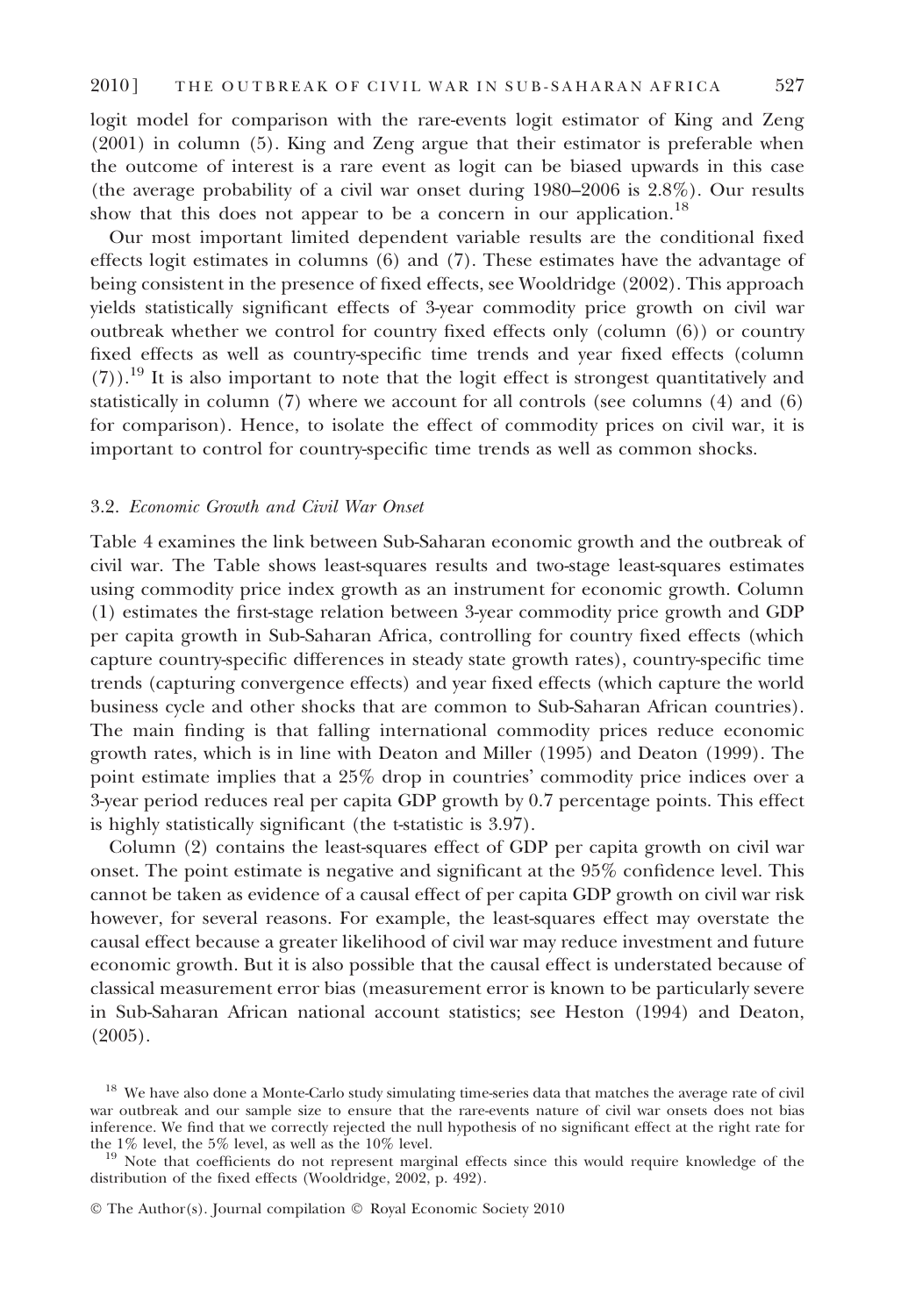|                               | <b>GDP</b> Growth    |                         | Civil War Onset       |
|-------------------------------|----------------------|-------------------------|-----------------------|
|                               | (1)<br>LS            | (2)<br>LS               | (3)<br>2SLS           |
| 3-Year Commodity Price Growth | $0.028***$<br>(3.97) |                         |                       |
| Per capita GDP Growth         |                      | $-0.367**$<br>$(-2.57)$ | $-2.091**$<br>[0.025] |
| Country FE                    | Yes                  | Yes                     | Yes                   |
| Time Trends                   | Yes                  | Yes                     | Yes                   |
| Year FE                       | Yes                  | Yes                     | Yes                   |
| Adj. R-squared                | 0.159                | 0.293                   | ٠                     |
| <b>MSE</b>                    | 0.243                | 0.313                   | 0.195                 |
| <b>Observations</b>           | 814                  | 814                     | 814                   |

| Table 4 |  |  |  |  |  |                                                      |  |
|---------|--|--|--|--|--|------------------------------------------------------|--|
|         |  |  |  |  |  | <i>Economic Growth and Civil War Onset</i> 1981–2006 |  |

*Note.* The method of estimation in columns  $(1)$ – $(2)$  is least squares, column  $(3)$  two-stage least squares; below the least squares estimates we report t-values (in parenthesis) based on Huber robust standard errors that are clustered at the country level; below the two-stage least squares estimates we report p-values [in brackets] based on the Anderson-Rubin test of statistical significance. A key property of this test is that it is robust to weak instruments; 2SLS standard errors are not robust to weak instruments, and inference based on 2SLS can be very misleading as a result. See Andrews and Stock (2005) for a review of these issues. We implement a version of the Anderson-Rubin test that is robust to heteroscedasticity and arbitrary within-county correlation of the residuals. The dependent variable in column (1) is per capita GDP growth, columns (2)–(3) civil war onset. 3-Year Commodity Price Growth is the commodity price growth rate between t and  $t-3$ , using international commodity price data from the IMF. The instrumental variable in column (3) is the commodity price growth rate between  $t$  and  $t$  – 3.  $^*$  Significantly different from zero at the 90% level,  $^{**}$  95% level,  $^{***}$  99% level.

Column (3) presents instrumental-variables (two-stage least-squares) estimates of the effect of GDP per capita growth on civil war risk. We find that a 1% drop in GDP increases the risk of civil war onset by over 2 percentage points (controlling for country fixed effects, country-specific time trends, and year fixed effects). This estimate is statistically significant at the 95% level and, in absolute value, more than 5 times the least-squares effect in column  $(2).^{20}$ 

It turns out that per capita GDP growth of Sub-Saharan African countries is also strongly affected by GDP growth of their main OECD export destinations. This can be seen in Table 5, column (1), where higher OECD growth has a positive and highly statistically significant effect on Sub-Saharan per capita GDP growth, even after controlling for country fixed effects, country time trends and year effects. (Moreover, as shown in column (2), higher OECD growth also lowers the likelihood of civil war onset.) This motivates our two-stage least-squares analysis in column (3), which uses both commodity price growth and OECD growth as an instrument for Sub-Saharan African GDP per capita growth. The result in column (3) shows that this also yields a statistically significant, negative effect of GDP growth on the probability of civil war outbreak. Compared to column (3), the effect is statistically stronger but smaller in absolute value. Most importantly, according to the test of overidentifying restrictions

<sup>&</sup>lt;sup>20</sup> We have also done the second stage regression controlling for a time-varying measure of export diversification which we construct from the NBER UN Trade statistics database. We find that per capita GDP growth continues to show up in the second stage as having a statistically significant, negative effect on civil war onset. Annual changes in export diversification, on the other hand, turn out to be statistically insignificant.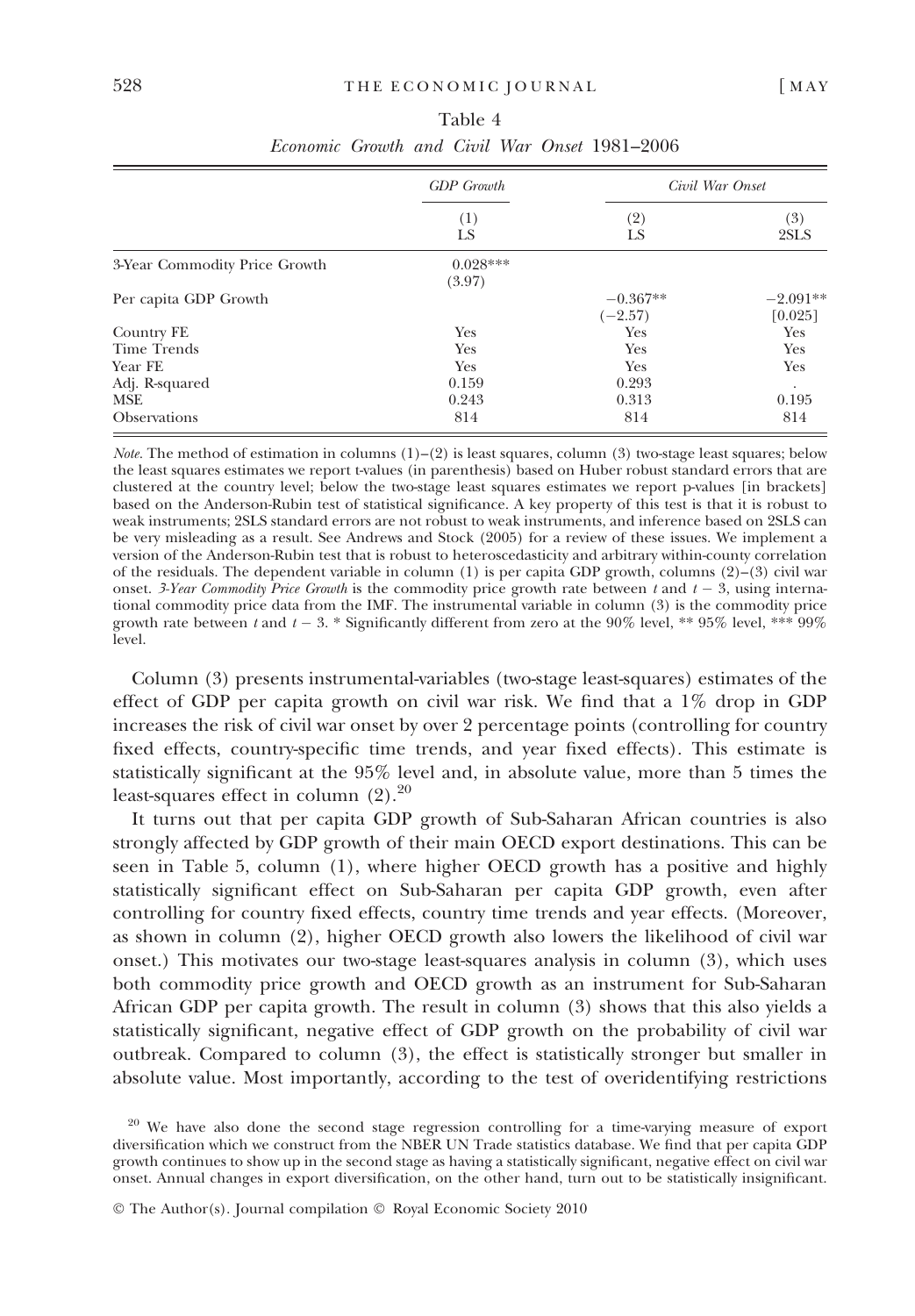|                       | <b>GDP</b> Growth | Civil War Onset |             |  |
|-----------------------|-------------------|-----------------|-------------|--|
|                       | (1)<br>LS         | (2)<br>LS       | (3)<br>2SLS |  |
| 3-Year Commodity      | $0.031***$        | $-0.061**$      |             |  |
| Price Growth          | (3.94)            | $(-2.31)$       |             |  |
| <b>OECD</b> Growth    | $0.010***$        | $-0.006***$     |             |  |
|                       | (17.63)           | $(-5.85)$       |             |  |
| Per capita GDP Growth |                   |                 | $-0.813***$ |  |
|                       |                   |                 | [0.000]     |  |
| Hansen J, p-value     |                   |                 | 0.1410      |  |
| Country FE            | Yes               | Yes             | Yes         |  |
| <b>Time Trends</b>    | Yes               | Yes             | Yes         |  |
| Year FE               | Yes               | Yes             | Yes         |  |
| Adj. R-squared        | 0.214             | 0.276           | $\bullet$   |  |
| MSE                   | 0.077             | 0.141           | 0.144       |  |
| <b>Observations</b>   | 814               | 814             | 814         |  |

| Table 5 |  |                                                              |  |  |  |  |  |  |  |
|---------|--|--------------------------------------------------------------|--|--|--|--|--|--|--|
|         |  | Export Demand, Economic Growth and Civil War Onset 1981–2006 |  |  |  |  |  |  |  |

*Note.* The method of estimation in columns  $(1)-(2)$  is least squares, column (3) two-stage least squares; below the least squares estimates we report t-values (in parenthesis) based on Huber robust standard errors that are clustered at the country level; below the two-stage least squares estimates of the endogenous variable we report p-values [in brackets] based on the Anderson-Rubin test of statistical significance. A key property of this test is that it is robust to weak instruments; 2SLS standard errors are not robust to weak instruments, and inference based on 2SLS can be very misleading as a result. See Andrews and Stock (2005) for a review of these issues. We implement a version of the Anderson-Rubin test that is robust to heteroscedasticity and arbitrary within-county correlation of the residuals. The dependent variable in column (1) is per capita GDP growth, columns  $(2)-(3)$  civil war onset. 3-Year Commodity Price Growth is the commodity price growth rate between  $t$  and  $t - 3$ , using international commodity price data from IMF. The instrumental variable in column (3) is the commodity price growth rate between t and  $t - 3$  and OECD growth. \* Significantly different from zero at the 90% level, \*\* 95% level, \*\*\* 99% level.

reported in the Table, the exclusion restriction cannot be rejected at standard confidence levels.<sup>21</sup>

Table 6 repeats the empirical analysis for the onset of civil conflict. Civil conflict includes both events classified as civil wars and (relatively) minor conflicts. In column (1) we report first-stage effects for this sample, which turn out to be highly statistically significant. In column (2) we find that both commodity price growth and OECD growth have a negative reduced-form effect on civil conflict onset, but that only OECD growth is statistically significant. Column (3) reports the least-squares effect of GDP growth on civil conflict onset and column (4) the two-stage leastsquares estimate. According to the two-stage least-squares estimate a 1% decrease in per capita GDP implies an increase in the probability of civil conflict outbreak of more than 0.6 percentage points, which is about twice the least-squares effect in absolute value.

In Table 7 we examine the link between commodity prices, economic growth, and civil war⁄conflict for the 1961–2006 period using UNCTAD commodity price data. Panel (a) shows estimates for civil war onset and Panel (b) estimates for the onset of

<sup>&</sup>lt;sup>21</sup> We have also examined whether international commodity price shocks could affect civil war onset through their effect on government (military) expenditures or foreign aid but did not find any significant effects.

<sup>©</sup> The Author(s). Journal compilation © Royal Economic Society 2010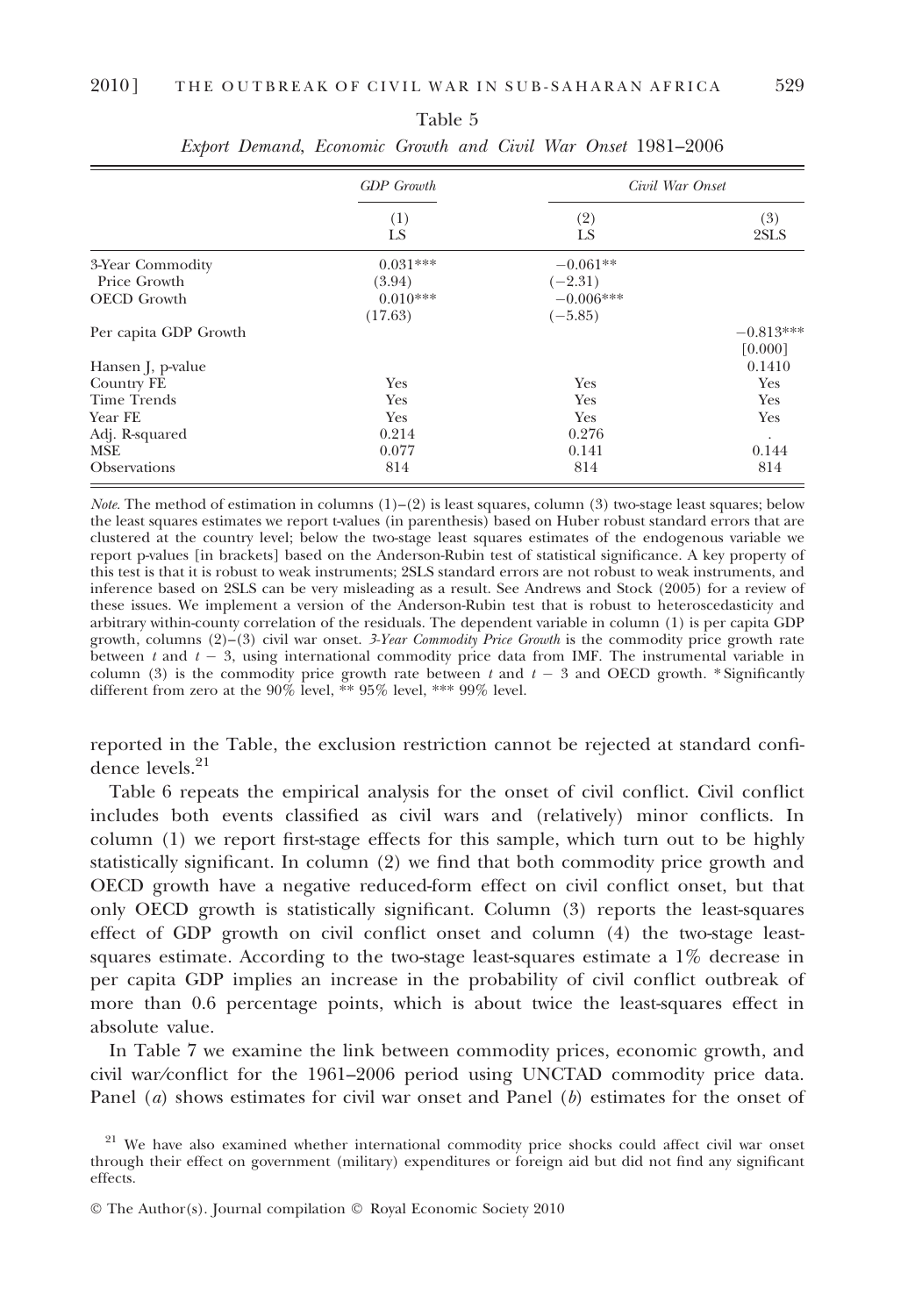|                               | <b>GDP</b> Growth     |                          | Civil Conflict Onset    |                        |
|-------------------------------|-----------------------|--------------------------|-------------------------|------------------------|
|                               | (1)<br>LS             | (2)<br>LS                | (3)<br>LS               | (4)<br>2SLS            |
| 3-Year Commodity Price Growth | $0.025**$<br>(2.49)   | $-0.033$<br>$(-1.00)$    |                         |                        |
| <b>OECD</b> Growth            | $0.010***$<br>(15.31) | $-0.005***$<br>$(-3.49)$ |                         |                        |
| Per capita GDP Growth         |                       |                          | $-0.310**$<br>$(-2.23)$ | $-0.619***$<br>[0.000] |
| Hansen J, p-value             |                       |                          |                         | 0.5338                 |
| Country FE                    | Yes                   | Yes                      | Yes                     | Yes                    |
| Time Trends                   | Yes                   | Yes                      | Yes                     | Yes                    |
| Year FE                       | Yes                   | Yes                      | Yes                     | Yes                    |
| Adj. R-squared                | 0.274                 | 0.285                    | 0.291                   | $\cdot$                |
| MSE                           | 0.068                 | 0.193                    | 0.192                   | 0.194                  |
| <b>Observations</b>           | 688                   | 688                      | 688                     | 688                    |

| Table 6 |  |  |  |  |  |                                                    |
|---------|--|--|--|--|--|----------------------------------------------------|
|         |  |  |  |  |  | Economic Growth and Civil Conflict Onset 1981-2006 |

Note. The method of estimation in columns (1)-(3) is least squares, column (4) two-stage least squares; below the least squares estimates we report t-values (in parenthesis) based on Huber robust standard errors that are clustered at the country level; below the two-stage least squares estimates we report p-values [in brackets] based on the Anderson-Rubin test of statistical significance. A key property of this test is that it is robust to weak instruments; 2SLS standard errors are not robust to weak instruments, and inference based on 2SLS can be very misleading as a result. See Andrews and Stock (2005) for a review of these issues. We implement a version of the Anderson-Rubin test that is robust to heteroscedasticity and arbitrary within-county correlation of the residuals. The dependent variable in column  $(1)$  is per capita GDP growth, columns  $(2)-(4)$  civil conflict onset. 3-Year Commodity Price Growth is the commodity price growth rate between  $t$  and  $t - 3$ , using international commodity price data from IMF. The instrumental variable in column (4) is the commodity price growth rate between  $t$  and  $t-3$  and OECD growth. \*Significantly different from zero at the  $90\%$  level,  $*$ \*95% level, \*\*\* 99% level.

civil conflict. The effect of international commodity price growth is negative and statistically significant in both cases. We also find a statistically significant negative effect of OECD export demand growth on civil war and civil conflict onset. In columns (3) and (4) we estimate the effect of GDP per capita growth on civil war⁄conflict outbreak using a least-squares approach and an instrumental-variables approach respectively. Both approaches yield a statistically significant, negative effect of economic growth on civil war⁄conflict onset and instrumental-variables estimates are more than twice the corresponding least-squares estimates in absolute value. Moreover, the instrumental-variables effects in Table 7 are similar to those in Tables 5 and 6 (smaller for civil war onset and slightly larger for civil conflict onset). Hence, our estimates for the 1961–2006 period continue to indicate a link between the outbreak of civil war⁄conflict and economic shocks related to international commodity prices and OECD demand for Sub-Saharan African exports.

## 4. Conclusion

Our goal has been to learn more about the effect of economic conditions on civil war outbreak. To do so, we examined whether civil wars were more likely following exogenous downturns in international prices of and demand for Sub-Saharan African countries' main export commodities. Our empirical results indicate that negative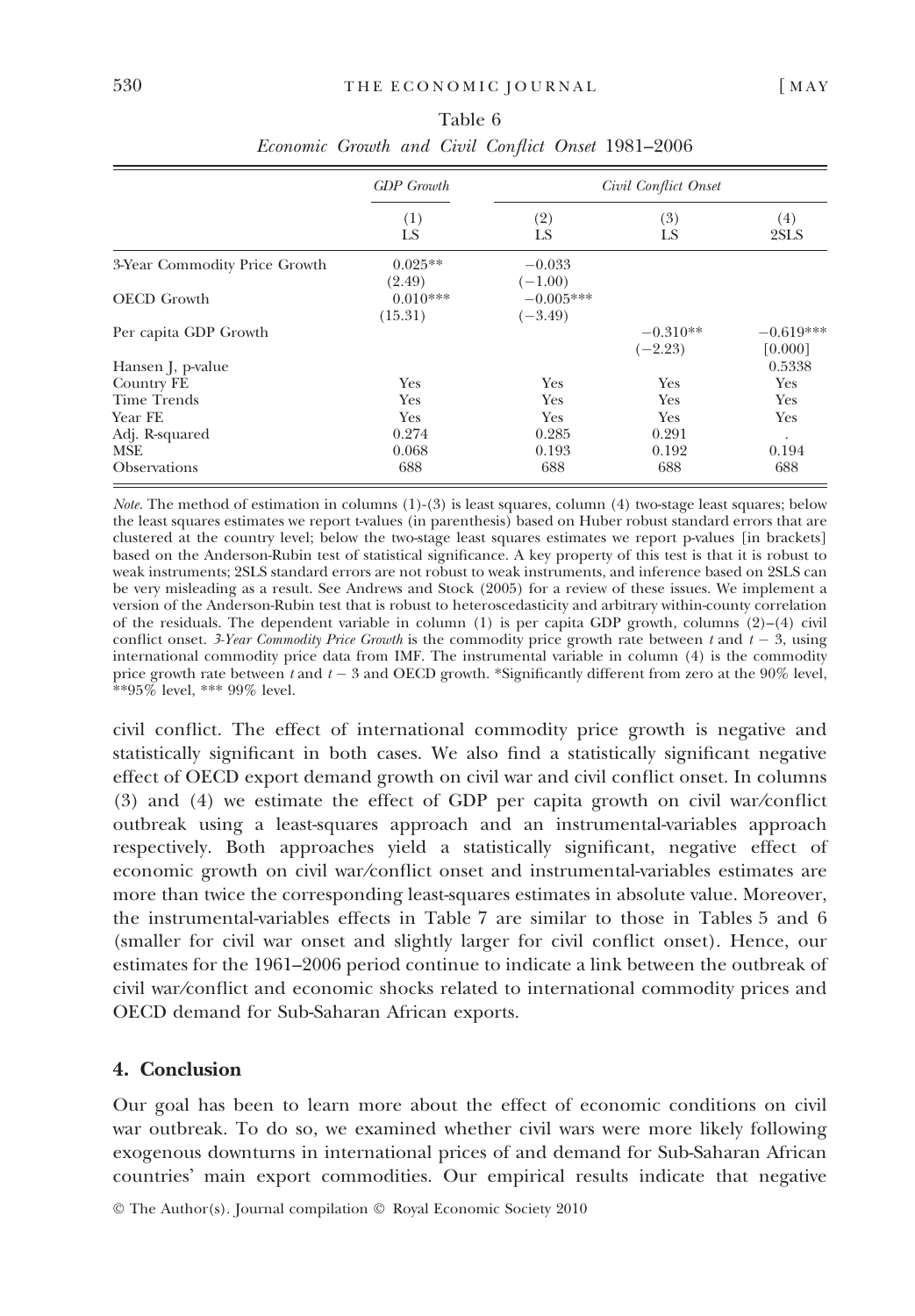|                          | <b>GDP</b> Growth     |                         | Civil War Conflict/Onset |                        |  |  |
|--------------------------|-----------------------|-------------------------|--------------------------|------------------------|--|--|
|                          | (1)<br>LS             | (2)<br>LS               | (3)<br>LS                | (4)<br>2SLS            |  |  |
| (a) Civil War Onset      |                       |                         |                          |                        |  |  |
| 3-Year Commodity         | $0.025***$            | $-0.017*$               |                          |                        |  |  |
| Price Growth             | (4.15)                | $(-1.84)$               |                          |                        |  |  |
| <b>OECD</b> Growth       | $0.004***$<br>(13.83) | $-0.002**$<br>$(-2.19)$ |                          |                        |  |  |
| Per capita GDP Growth    |                       |                         | $-0.215**$<br>$(-2.17)$  | $-0.558***$<br>[0.004] |  |  |
| Hansen J, p-value        |                       |                         |                          | 0.6333                 |  |  |
| Country FE               | Yes                   | Yes                     | Yes                      | Yes                    |  |  |
| <b>Time Trends</b>       | Yes                   | Yes                     | Yes                      | Yes                    |  |  |
| Year FE                  | Yes                   | Yes                     | Yes                      | Yes                    |  |  |
| Adj. R-squared           | 0.140                 | 0.153                   | 0.165                    |                        |  |  |
| <b>MSE</b>               | 0.081                 | 0.132                   | 0.131                    | 0.134                  |  |  |
| Observations             | 1,332                 | 1,332                   | 1,332                    | 1,332                  |  |  |
| (b) Civil Conflict Onset |                       |                         |                          |                        |  |  |
| 3-Year Commodity         | $0.028***$            | $-0.025*$               |                          |                        |  |  |
| Price Growth             | (4.22)                | $(-1.85)$               |                          |                        |  |  |
| <b>OECD</b> Growth       | $0.005***$            | $-0.002**$              |                          |                        |  |  |
|                          | (11.50)               | $(-2.45)$               |                          |                        |  |  |
| Per capita GDP Growth    |                       |                         | $-0.159**$               | $-0.648**$             |  |  |
|                          |                       |                         | $(-2.16)$                | [0.015]                |  |  |
| Hansen J, p-value        |                       |                         |                          | 0.4794                 |  |  |
| Country FE               | Yes                   | Yes                     | Yes                      | Yes                    |  |  |
| <b>Time Trends</b>       | Yes                   | Yes                     | Yes                      | Yes                    |  |  |
| Year FE                  | Yes                   | Yes                     | Yes                      | Yes                    |  |  |
| Adj. R-squared           | 0.185                 | 0.232                   | 0.233                    |                        |  |  |
| <b>MSE</b>               | 0.076                 | 0.195                   | 0.195                    | 0.198                  |  |  |
| Observations             | 1,150                 | 1,150                   | 1,150                    | 1,150                  |  |  |

Table 7 Commodity Price Shocks, Export Demand, Growth and Civil War Conflict/Onset 1961–2006

*Note.* The method of estimation in columns  $(1)$ – $(3)$  is least squares, column  $(4)$  two-stage least squares; below the least squares estimates we report t-values (in parenthesis) based on Huber robust standard errors that are clustered at the country level; below the two-stage least squares estimates we report p-values [in brackets] based on the Anderson-Rubin test of statistical significance. A key property of this test is that it is robust to weak instruments; 2SLS standard errors are not robust to weak instruments, and inference based on 2SLS can be very misleading as a result. See Andrews and Stock (2005) for a review of these issues. We implement a version of the Anderson-Rubin test that is robust to heteroscedasticity and arbitrary within-county correlation of the residuals. The dependent variable in column (1) is per capita GDP growth; Panel  $(a)$ , columns  $(2)$ – $(4)$ civil war onset and Panel (b), columns  $(2)-(4)$  civil conflict onset. 3-Year Commodity Price Growth is the commodity price growth rate between t and t-3, using international commodity price data from UNCTAD. The instrumental variable in column  $(4)$  is the commodity price growth rate between t and  $t-3$  and OECD growth. \* Significantly different from zero at the 90% level, \*\* 95% level, \*\*\* 99% level.

shocks did make civil war more likely. For example, between 1981 and 2006, a 20% year-to-year drop in countries' export price indices raised the probability of civil war outbreak by around 2.8 percentage points. To put this into perspective, the background' probability of a civil war outbreak in Sub-Saharan Africa over this period was about 2.8% and the probability of a drop in the export price index larger than 20% about 10%. Hence, there was approximately a 10% chance of a drop in export prices that increased the probability of a civil war by 100% of the background probability.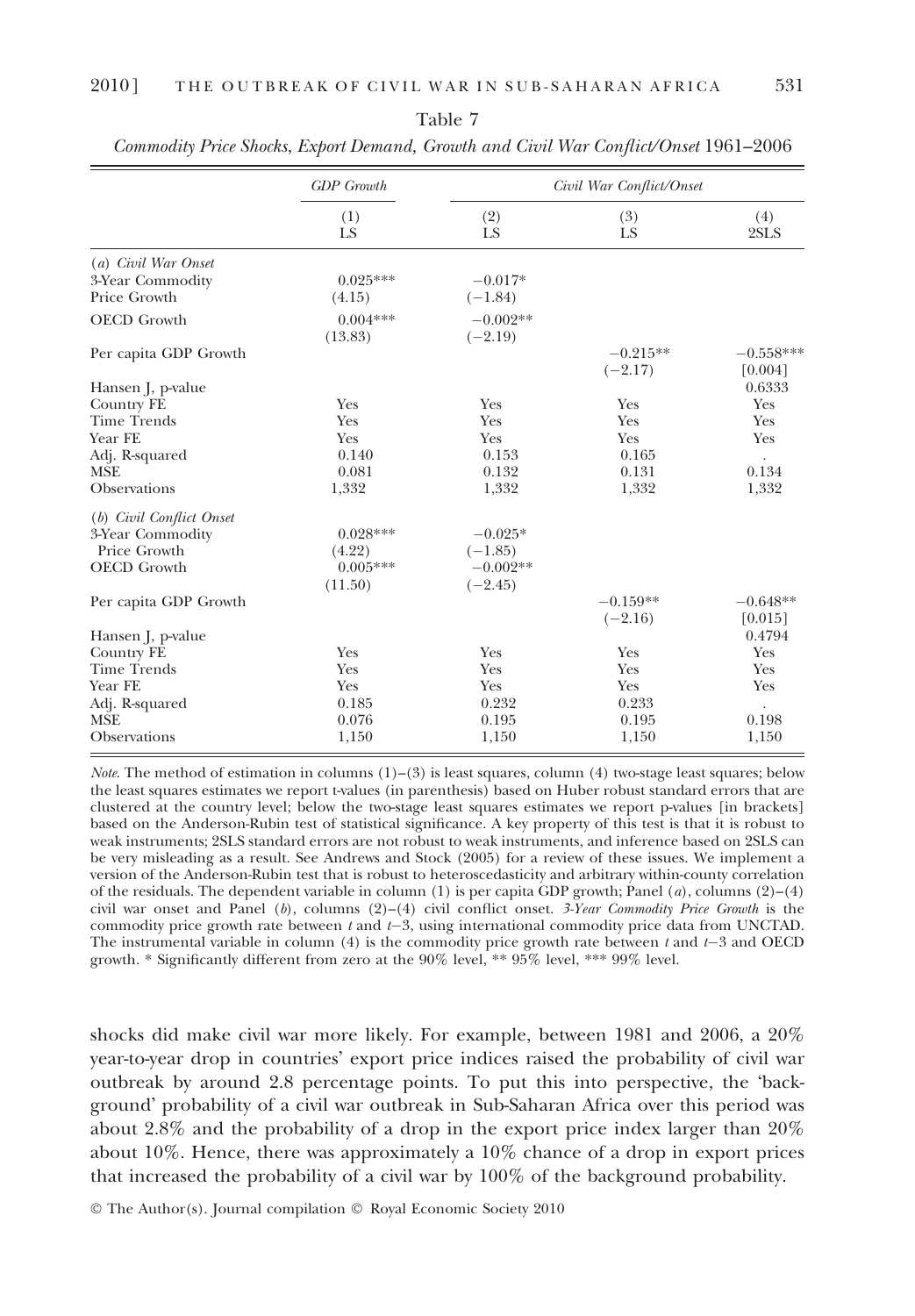## Appendix

| Country                          | <b>Commodities</b>                                                                                        |
|----------------------------------|-----------------------------------------------------------------------------------------------------------|
| Angola                           | Oil (93)                                                                                                  |
| Benin                            | Cotton $(42)$ , Oil $(22)$                                                                                |
| <b>Botswana</b>                  | Nickel (10), Copper (6)* [2000]                                                                           |
| Burkina Faso                     | Cotton (57), Gold (20)                                                                                    |
| Burundi                          | Coffee (75), Tea (10)                                                                                     |
| Cameroon                         | Oil (50), Wood (9)*, Cocoa (8)*+, Aluminium (7)*,<br>Coffee $(8)^*$ , Cotton $(3)^*$ [1990]               |
| Central African Republic<br>Chad | Coffee (11), Wood (19)*, Cotton (11)*, Tobacco (1)* [1993]<br>Cotton $(85)$                               |
| Democratic Republic of Congo     | Copper $(46)$ , Oil $(10)$                                                                                |
| Republic of Congo                | Oil (85)                                                                                                  |
| Ethiopia                         | Coffee $(45)$ , Sugar $(2)^*$ [1993]                                                                      |
| Gabon                            | Oil (75), Wood (11)                                                                                       |
| Gambia                           | Groundnuts $(20)$ , Fish $(32)$ , Cotton $(3)$                                                            |
| Ghana                            | Cocoa (29)+, Aluminium (18), Gold (13), Wood (11),                                                        |
| Guinea                           | Aluminium $(64)^*$ , Coffee $(6)^*$ , Gold $(2)^*$ , Cotton $(1)^*$ [1995]                                |
| Guinea-Bissau                    | Oil (14), Fish (28), Banana (50)*, Wood (4)*, Cotton (2)* [1995]                                          |
| Ivory-Coast                      | Cocoa (33)+, Wood (16), Coffee (9)*, Oil (9)* [1995]                                                      |
| Kenya                            | Tea $(19)$ +, Oil $(13)$ , Coffee $(14)$ , Fish $(2)$ * [1990]                                            |
| Liberia                          | Iron $(62)^*$ , Coffee $(6)^*$ , Cocoa $(3)^*$ [1984]                                                     |
| Madagascar                       | Coffee (13), Fish (14), Sugar (7)*, Cotton (4)*, Oil* (1) [1990]                                          |
| Malawi                           | Tobacco $(68)$ , Tea $(11)$                                                                               |
| Mali                             | Cotton $(62)$                                                                                             |
| Mauritania                       | Iron $(55)$ , Fish $(35)$                                                                                 |
| Mozambique                       | Fish $(36)$ , Cotton $(8)$ <sup>*</sup> , Sugar $(7)$ <sup>*</sup> [1994]                                 |
| Namibia                          | Fish $(18)^*$ , Uranium $(2)^*$ +, Gold $(2)^*$ , Copper $(1)^*$ [2000]                                   |
| Niger                            | Uranium $(83)$ +                                                                                          |
| Nigeria                          | $Oil (93) +$                                                                                              |
| Rwanda                           | Coffee $(61)$ , Gold $(20)$                                                                               |
| Senegal                          | Oil (12), Groundnuts (17), Fish (28), Phosphates (6)*,<br>Cotton $(1)$ * [1990]                           |
| Sierra Leone                     | Aluminium (19), Cocoa (15)*, Coffee (4)*, Fish (1)* [1984]                                                |
| Somalia                          | Livestock $(90)$ * [1982]                                                                                 |
| South Africa                     | Gold $(50)$ <sup>*</sup> +, Iron $(36)$ <sup>*</sup> , Aluminium $(15)$ <sup>*</sup> [2000]               |
| Sudan                            | Cotton $(42)$ , Sugar $(6)$ * [1990]                                                                      |
| Swaziland                        | Sugar (22), Cotton (2)* [1990]                                                                            |
| Tanzania                         | Cotton (18), Coffee (19), Sugar (13), Gold (5)                                                            |
| Togo                             | Cotton $(21)$ , Phosphates $(44)$                                                                         |
| Uganda                           | Coffee $(74)$                                                                                             |
| Zambia                           | Copper $(88)$                                                                                             |
| Zimbabwe                         | Tobacco $(24)$ +, Iron $(10)$ <sup>*</sup> , Cotton $(6)$ <sup>*</sup> , Copper $(2)$ <sup>*</sup> [1990] |

Table A1 Commodity Exports of Sub-Saharan Countries

Note. The data come predominantly from Deaton (1999) and refer to 1990. When listed commodities comprised less than two-thirds of total exports according to the United Nations Commodity Trade Statistics Database, we added commodities using data for the year (indicated in parenthesis) closest to 1990. Commodity data added to Deaton is marked by an \*. Commodities produced in a country that constitute more than  $3\%$  of the world commodity supply are marked by a + (based on the information provided by the US Government International Energy Statistics (oil), International Cocoa Association (cocoa), International Coffee Association (coffee), FAO (tea), WHO (tobacco), World Gold Council (gold), and World Nuclear Association (uranium)).

Universitat Pompeu Fabra UPF-ICREA and Barcelona GSE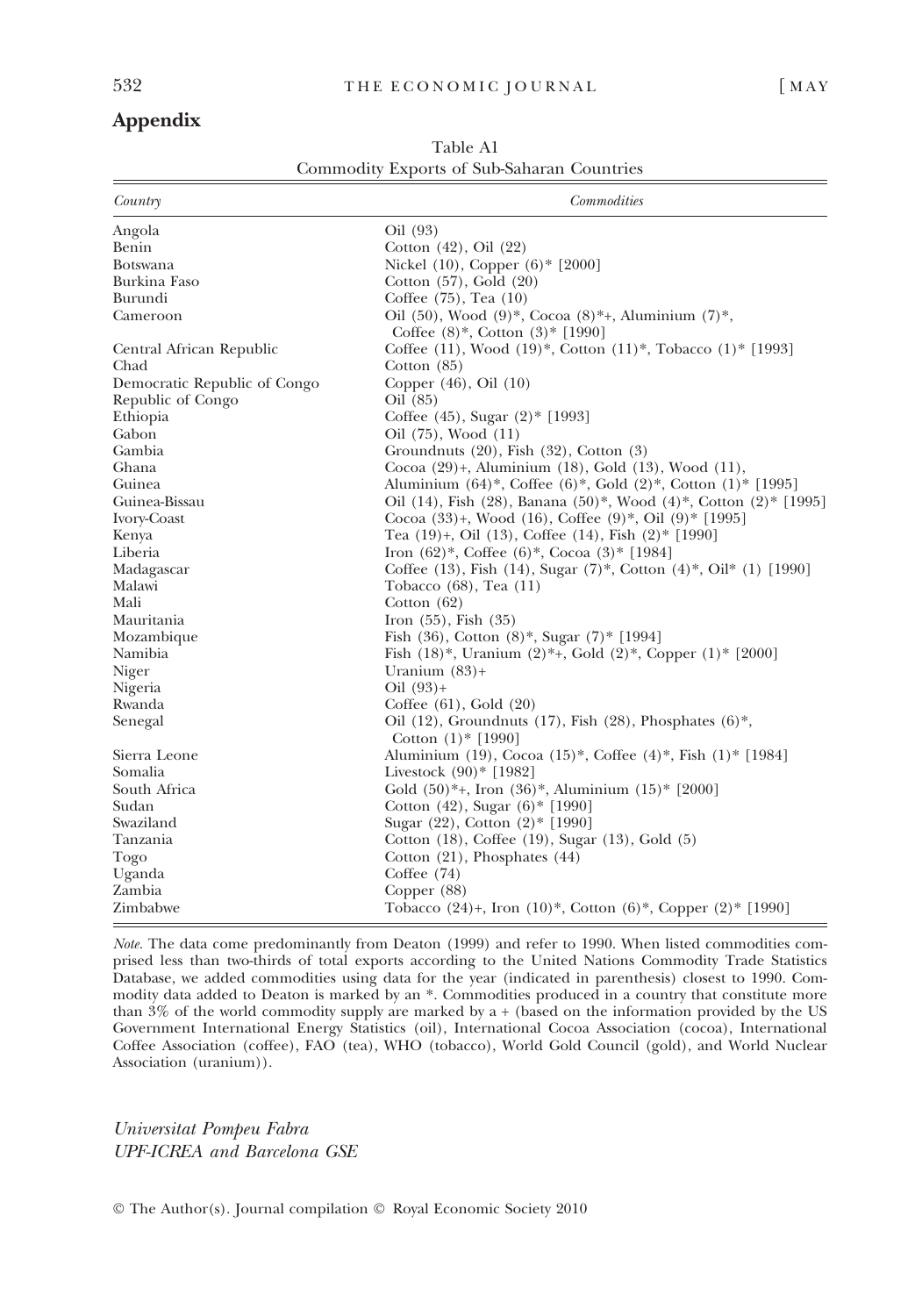## References

- Acemoglu, D. (2005). 'Evaluation of World Bank research', in (A. Deaton, K. Rogoff, A. Banerjee and N. Lustig, eds), Evaluation of World Bank Research Over the Last Decade, p. 64, Washington DC: World Bank.
- Acemoglu, D., Johnson, S., Robinson, J. and Yared, P. (2008). 'Income and democracy', American Economic Review, vol. 98(3), pp. 808–42.
- Adler, R.F., Huffman, G.J., Chang, A., Ferraro, R., Xie, P., Janowiak, J., Rudolf, B., Schneider, U., Curtis, S., Bolvin, D., Gruber, A., Susskind, J., Arkin, P. and Nelkin, E. (2003). The Version 2 Global Precipitation Climatology Project (GPCP) monthly precipitation analysis (1979-present)', Journal of Hydrometeorology, vol. 4, pp. 1147–67.
- Andrews, D. and Stock, J. (2005). 'Inference with weak instruments', NBER Technical Paper No. 0313.
- Angrist, J. and Krueger, A. (2001). Instrumental variables and the search for identification: from supply and demand to natural experiments', *Journal of Economic Perspectives*, vol. 15(4), pp. 69–85.
- Angrist, J. and Kugler, A. (2008). Rural windfall or a new resource curse? Coca, income and civil conflict in Columbia', *Review of Economics and Statistics*, vol. 90(2), pp. 191–215.
- Besley, T. and Persson, T. (2008). 'The incidence of civil war: theory and evidence', unpublished manuscript, Stockholm University.
- Brunnschweiler, C. and Bulte, E. (2008). 'Linking natural resources to slow growth and more conflict', Science, vol. 320, pp. 616–7.
- Cashin, P.H. Liang and McDermott, J. (2000). 'How persistent are shocks to world commodity prices?', IMF Staff Papers, vol. 47(2), pp. 177–217.
- Ciccone, A. (2008) Transitory economic shocks and civil conflict-, CEPR Discussion Paper No. 7081.
- Collier, P. and Hoeffler, A. (1998). 'On economic causes of civil war', *Oxford Economic Papers*, vol. 50(3), pp. 563–73.
- Collier, P. and Hoeffler, A. (2004). 'Greed and grievance in civil war', Oxford Economic Papers, vol. 56(4), pp. 563–96.
- Deaton, A. (1999). 'Commodity prices and growth in Africa', Journal of Economic Perspectives, vol. 13(3), pp. 23–40.
- Deaton, A. (2005). 'Measuring poverty in a growing world (or measuring growth in a poor world)', Review of Economics and Statistics, vol. 87(1), pp. 1–19.
- Deaton, A. and Miller, R. (1995). International commodity prices, macroeconomic performance, and politics in Sub-Saharan Africa', *Princeton Studies in International Finance, No. 79*.
- De Soysa, I. and Neumayer, E. (2007). Resource wealth and the risk of civil war onset: results from a new dataset of natural resource rents, 1970–1999', Conflict Management and Peace Science, vol. 24(3), pp. 201– 18.
- Diamond, J. (2005). Collapse: How Societies Choose to Fail or Succeed, New York: Penguin Press.
- Dube, O. and Vargas, J. (2008). 'Commodity price shocks and civil conflict: evidence from Colombia', unpublished manuscript, Harvard University.
- Eck, K. and Hultman, L. (2007). 'One-sided violence against civilians in war: insights from new fatality data', Journal of Peace Research, vol. 44(2), pp. 233–46.
- Fearon, J. (2005). 'Primary commodity exports and civil war', *Journal of Conflict Resolution*, vol. 49, pp. 483–507.
- Fearon, J. and Laitin, D. (2003). 'Ethnicity, insurgency and civil war', American Political Science Review, vol. 97(1), pp. 75–90.
- Feenstra, R., Lipsey, R., Deng, H., Ma, A. and Mo, H. (2004). 'World trade flows: 1962–2000', NBER Working Paper no. 11040.
- Frank, R. (2006). Commodity prices, state capacity, and civil war the interaction of economic diversification, price uncertainty, and violence', Paper prepared for the 64th Annual Meeting of the Midwest Political Science Association.
- Hegre, H. and Sambanis, N. (2006). 'Sensitivity analysis of the empirical results on civil war onset', *Journal of* Conflict Resolution, vol. 50(4), pp. 508–35.
- Herbst, J. (2000). States and Power in Africa, Princeton: Princeton University Press.
- Heston, A. (1994). A brief review of some problems using national accounts data in level of output comparisons and growth studies', Journal of Development Economics, vol. 44(6), pp. 29-52.
- Humphrey, J. (2005). 'Natural resources, conflict, and conflict resolution', Journal of Conflict Resolution, vol. 49(4), pp. 508–37.
- International Monetary Fund (2009). Commodity Price Series, Online Database.
- Kamola, I. (2007). 'The global coffee economy and the production of genocide in Rwanda', Third World Quarterly, vol. 28, pp. 571–92.
- King, G. and Zeng, L. (2001). 'Logistic regression in rare events data', *Political Analysis*, vol. 9(2), pp. 137–63. Miguel, E., Satyanath, S. and Sergenti, E. (2004). Economic shocks and civil conflict: an instrumental
- variables approach', *Journal of Political Economy*, vol. 112(41), pp. 725–53.
- OECD (2009). OECD.StatExtracts, Online Database.
- Robins, R. (2008). Global Problems and the Culture of Capitalism, Boston: Allyn & Bacon Press.